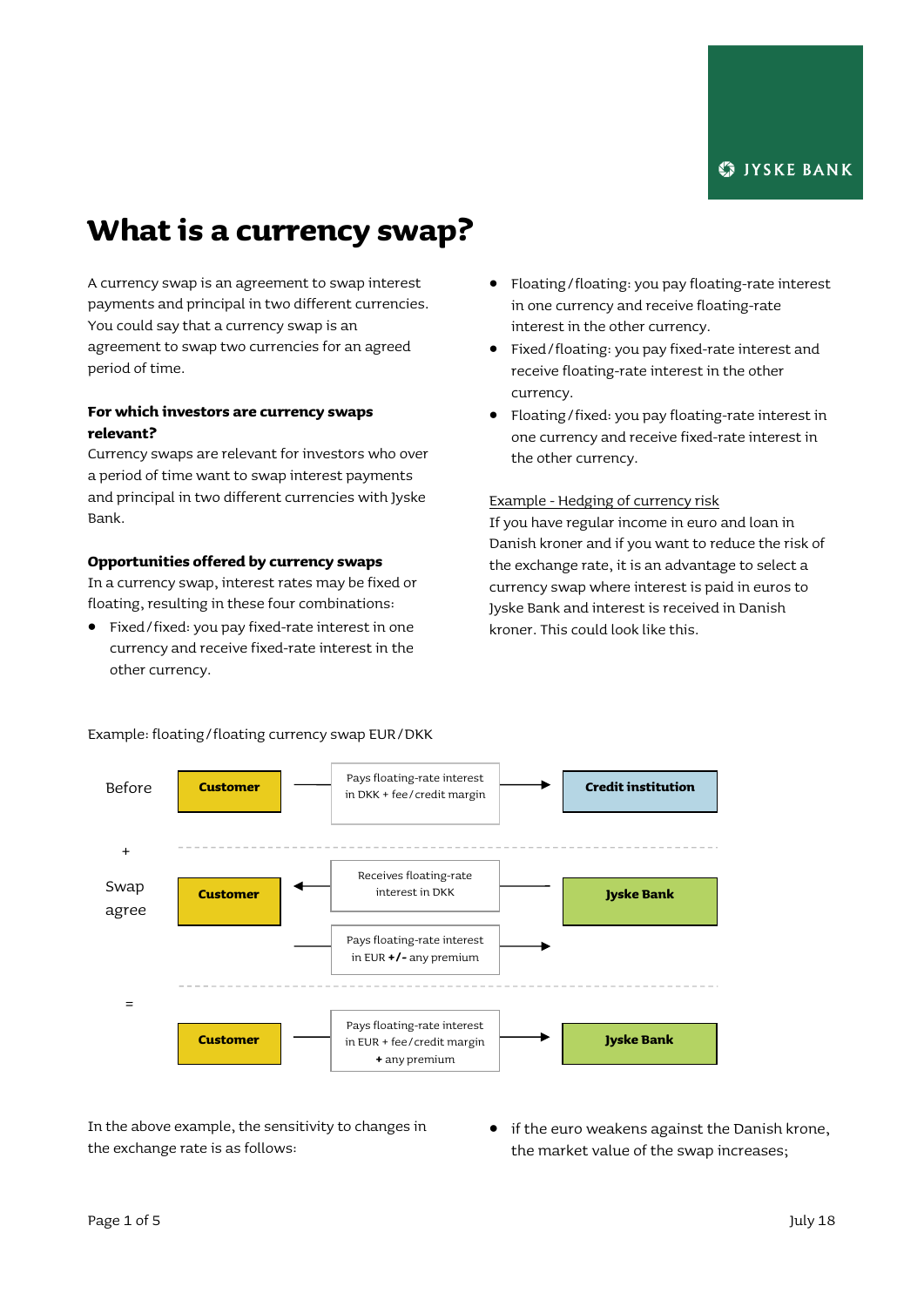- if the euro strengthens against the Danish krone, the market value of the swap declines;
- $\bullet$  other things being equal, an increase in the floating interest rate of the euro will result in higher costs for you, and similarly an increase in the interest rate of Danish kroner will result in lower costs for you. And vice versa at a fall in the interest rate of euro and the interest rate of Danish kroner.

Since in a currency swap the loan itself is not changed, Jyske Bank can also offer currency swaps for loans provided by other lenders than Jyske Bank - and also for lease rentals.

A currency swap can also be used to hedge a commercial currency flow.

#### **What happens in practice?**

- your loan continues;
- you enter into a currency swap agreement with Jyske Bank – which runs concurrently with your loan. Jyske Bank confirms all agreements by sending the agreement to you which you must accept by your signature and return to the Bank;
- you need not sign any new loan agreement as you would have had to do if you were refinancing an ordinary loan;
- the currency swap can be closed at any time and is calculated on the basis of the current interest rate and FX market.

#### **Terms and conditions**

When you trade financial instruments like currency swaps with the Bank, you always sign a **service agreement** in which Jyske Bank stipulates how we manage /monitor the risk you assume. The service agreement entitles the Bank to close the currency swap or demand security. This will happen if the **market value** of the currency swap moves in negative direction and at the same time exceeds certain agreed and granted credit limits.

The market value expresses the value of the currency swap relative to current market rates, exchange rates and time to expiry.

The service agreement will contain 'amber' and 'red' alerts, indicating a negative net market value. The current market value appears from a special account which can be viewed in the Netbank. You may close the transaction early. In the event of special, extreme market conditions, without current market prices, Jyske Bank may not be able to offer you to close the transaction, which may lead to losses.

In addition to the basic service agreement, a currency swap agreement **may** in principle (is not used for currency swaps with Jyske Bank) include your or the Bank's right to end the agreement early – also known as a **break clause**.

*For further information – please see the individual fact sheets "Calculation of risk on derivative financial instruments" and "About break clauses".* They are available on request from your relationship manager.

# **Costs and market value**

The margin, which the Bank charges for the transaction, is included in the calculation of the market value. Therefore, the market value will generally be negative from the start of the swap because all future payments are discounted back to the present time at an interest rate corresponding to the market rate.

#### **About risk**

Depending on the structure of the currency swap, the market value of the swap may become negative. See pages 4 and 5 for examples.

To assess the risk involved in a currency swap, you must know in detail all your cash flows in various currencies. It is important that you have sufficient financial strength when you use financial instruments. You should be able to withstand any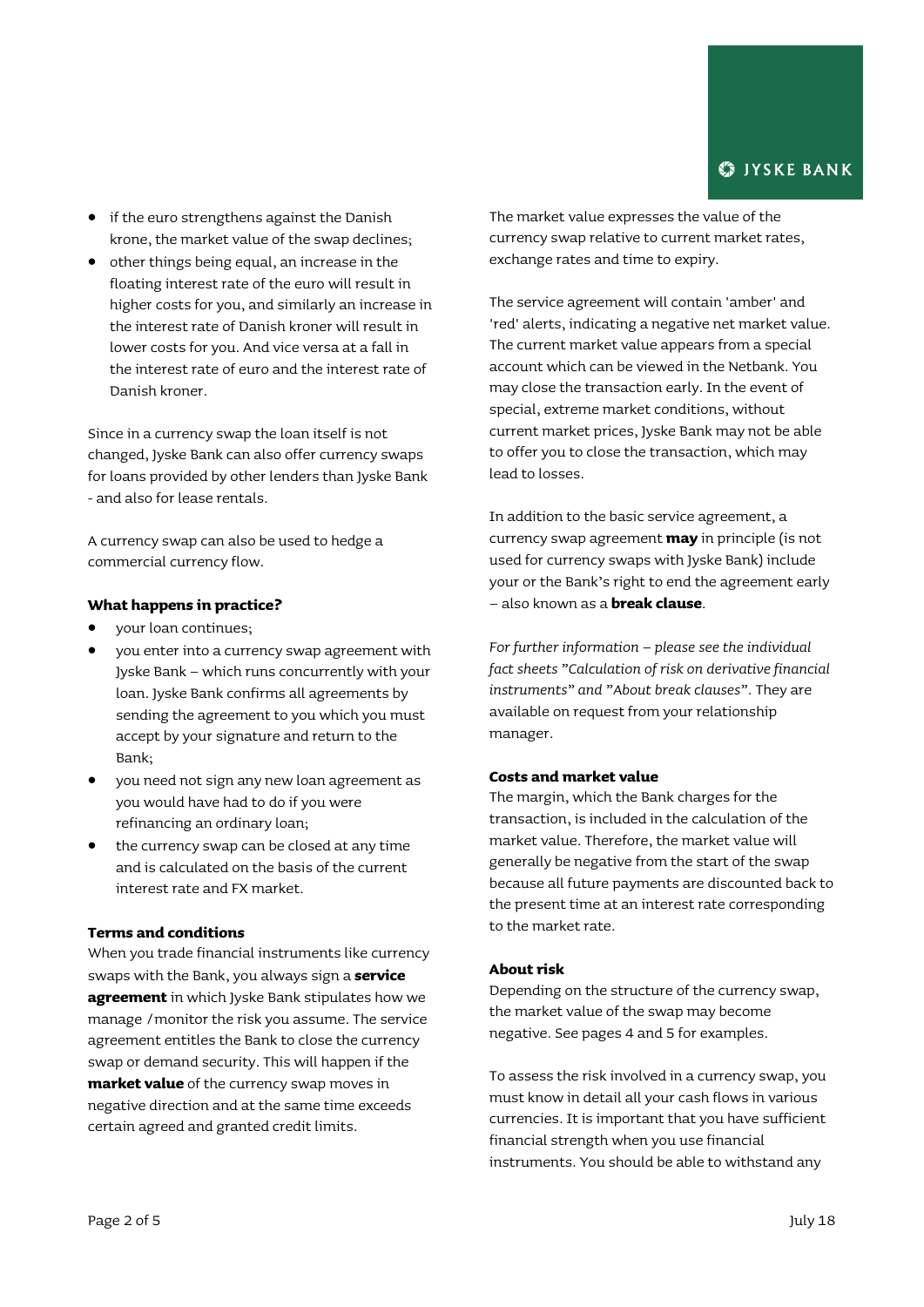negative consequences of changes in interest rates/currencies and market risk – even in case of extreme movements in interest rates/currencies. This means that your position may be less favourable, both with respect to credit conditions and borrowing opportunities.

You should be aware that you are buying a derivative financial instrument and will be in a different position than if you had refinanced the underlying loans by traditional means.

When using benchmarks (e.g. interest rate benchmarks) in currency swaps, you must be aware of the risk that these benchmarks are or can be subject to national, international or other initiatives, which may mean that the composition of the benchmark is changed or that the benchmark completely disappears.

Further information is available at: *[jyskebank.dk/omjyskebank/aftaler/fallbackplans.](http://www.jyskebank.dk/omjyskebank/aftaler/fallbackplans)*

A currency swap is a financial product classified as red according to the risk classification. *Read more about the risk classification of investment products at: jyskebank.dk/investmentinfo*

We recommend that you seek advice from professional advisers about any accounting and tax consequences before entering into currency swaps.

#### **What you should know before trading**

If you wish to receive personal advisory services in connection with the establishment and the ongoing development of the currency swap, a suitability test must be performed allowing the Bank to assess the suitability of the currency swap relative to the purpose and the time horizon. Your financial strength, risk tolerance and knowledge of and experience with currency swaps will be included in the test. We recommend that you contact your relationship manager if you have any questions in relation to anything described in this fact sheet, or if, generally, you would like to have some points clarified.

#### **Tax**

We give advice on tax issues in connection with specific transactions. However, the tax rules differ depending on whether you trade as a private individual, as a personally owned enterprise, as a company or if you invest retirement money. If you wish to learn about the specific importance of the tax rules for you, we recommend that you consult your accountant.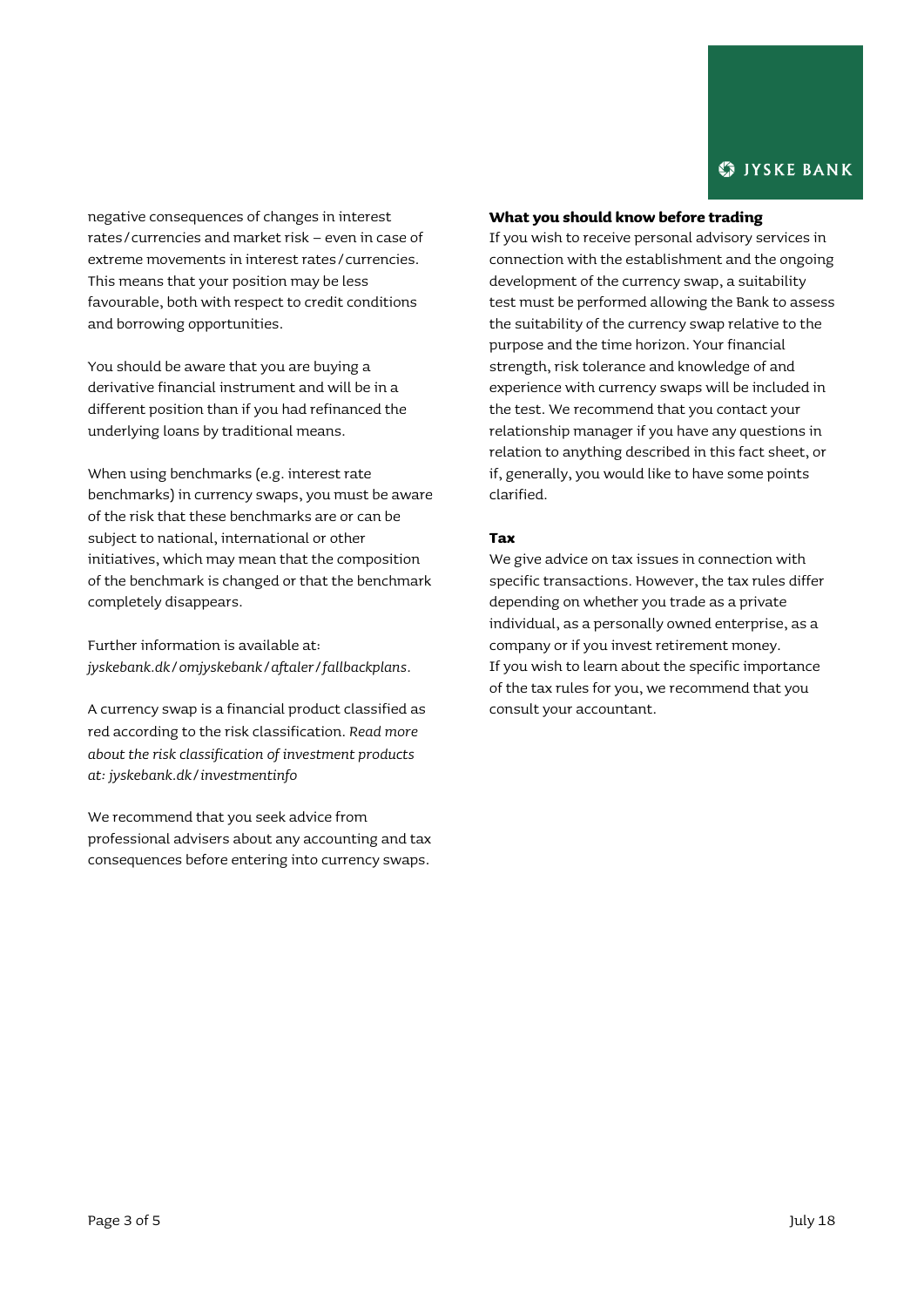# **Pros and cons**

| <b>CURRENCY SWAP - YOU PAY INTEREST AT A FIXED</b><br>RATE AND RECEIVE INTEREST AT A FIXED RATE                                                                                                                                                                                                                                                                                                                                                                                                                                                                                                          | <b>CURRENCY SWAP - YOU PAY INTEREST AT A</b><br>FLOATING RATE AND RECEIVE INTEREST AT A<br><b>FIXED RATE</b>                                                                                                                                                                                                                                                                                                                                                                                                                                                                                                                                                             |
|----------------------------------------------------------------------------------------------------------------------------------------------------------------------------------------------------------------------------------------------------------------------------------------------------------------------------------------------------------------------------------------------------------------------------------------------------------------------------------------------------------------------------------------------------------------------------------------------------------|--------------------------------------------------------------------------------------------------------------------------------------------------------------------------------------------------------------------------------------------------------------------------------------------------------------------------------------------------------------------------------------------------------------------------------------------------------------------------------------------------------------------------------------------------------------------------------------------------------------------------------------------------------------------------|
| <b>Pros</b><br>You know the amount of interest payable;<br>If the interest rate falls in the currency you<br>receive, the market value of the swap will be<br>positive;<br>If the interest rate increases in the currency<br>you pay, the market value of the swap will be<br>positive;<br>You may receive a capital gain if the rate of<br>the currency you pay falls.                                                                                                                                                                                                                                  | <b>Pros</b><br>Typically, you pay interest at a lower rate<br>since a currency swap gives you an<br>opportunity to swap currency and interest<br>conditions on your loan - for instance during<br>periods when it is cheaper to borrow in a<br>different currency than Danish kroner;<br>You will benefit from interest rate declines in<br>$\bullet$<br>the currency you pay;<br>If the interest rate falls in the currency you<br>receive, the market value of the swap will be<br>positive;<br>You may receive a capital gain if the rate of<br>the currency you pay falls.                                                                                           |
| <b>Cons</b><br>You will not benefit from interest rate<br>declines in the currency that you pay;<br>If the interest rate falls in the currency you<br>$\bullet$<br>pay, the market value of the swap will be<br>negative;<br>If the interest rate increases in the currency<br>$\bullet$<br>you receive, the market value of the swap will<br>be negative;<br>You risk suffering a foreign currency loss if the<br>rate of the currency you pay increases;<br>As currency swaps are not listed, there is no<br>$\bullet$<br>uniform price in the market;<br>A traditional currency swap is non-callable. | Cons<br>If the interest rate differential develops<br>unfavourably, your interest saving may be<br>lower or even negative when you swap from<br>fixed-rate interest in one currency to floating-<br>rate interest in another;<br>You do not know your interest during the<br>agreed term;<br>If the interest rate increases in the currency<br>$\bullet$<br>you receive, the market value of the swap will<br>be negative;<br>You risk suffering a foreign currency loss if the<br>$\bullet$<br>rate of the currency you pay increases;<br>As currency swaps are not listed, there is no<br>uniform price in the market;<br>A traditional currency swap is non-callable. |